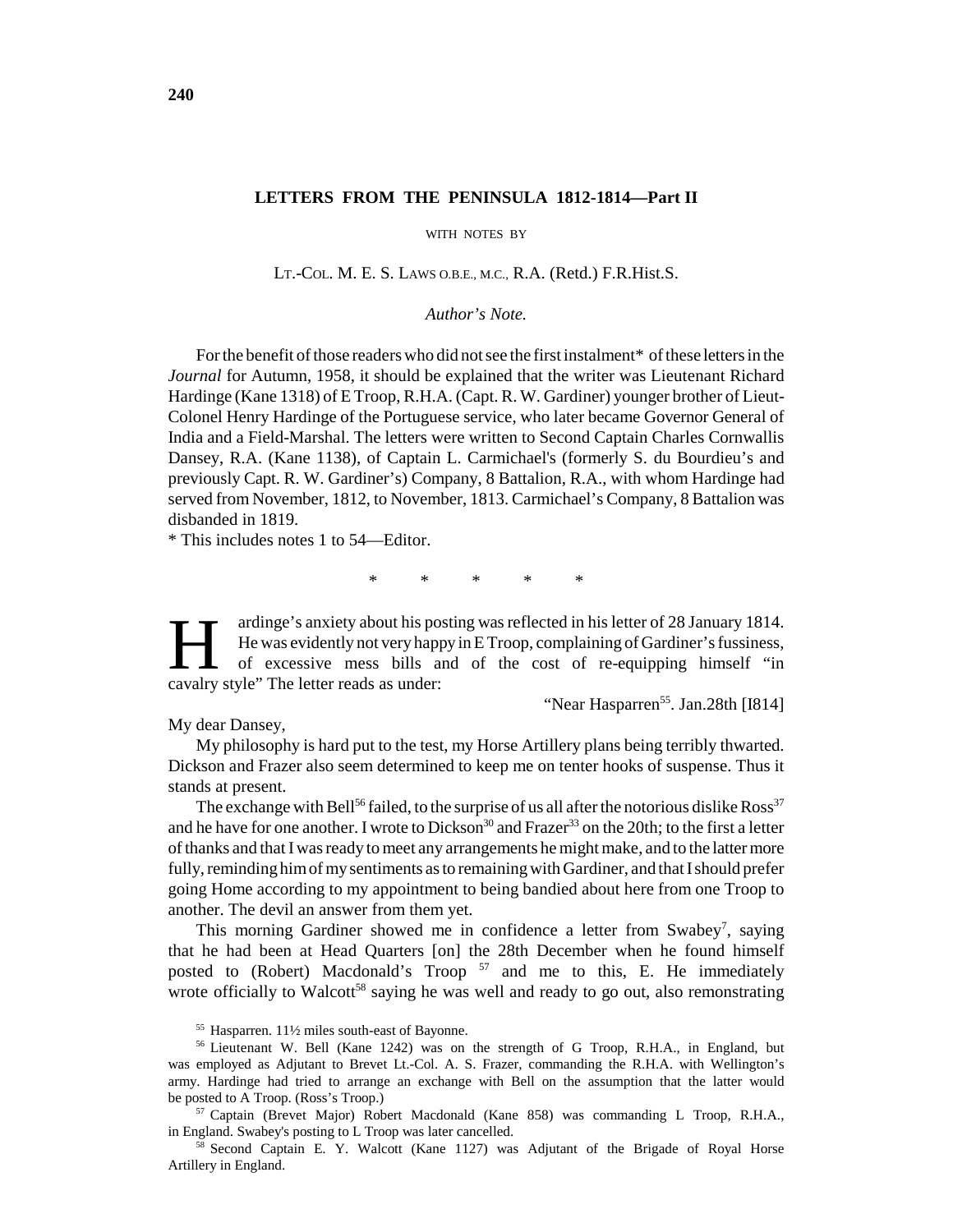against the transfer and finally that he hopes to start in February with the remounts. Thus I am chock a block and belay. If Swabey comes out I shall go with pleasure into any Troop to give him his proper and rightful place; by that time the Army probably will be moving, when some other temporary vacancy will be found to put me in. In the meantime I expect to be obliged to remain with this Troop. Gardiner [is] entirely an altered man, and within this last week has been writing volumes of *Orders & Hints* to us three sub[altern]s, which has startled and annoyed us a good deal. The messing is so expensive that we three subs are going to have a talk against it. 60 dollars for December, which amounts to my full Horse [Artillery] pay, which is truly absurd as I have never had a single friend of mine to the Mess in the three months, and am paying the piper for quality friends who don't acknowledge me at other times. In short I not only dislike Gardiner, but am disgusted with him as a Commanding Officer. Had you come with me to the Troop, affairs would have gone on differently as it is Parker<sup>29</sup> [who] eggs him on to expense, but in other respects Gardiner has entirely lost my regard. My wish was certainly to have gone to England if I could not get into Ross's Troop<sup>59</sup>, both to get quit of Gardiner and as I can gain nothing but honour and glory here. Short in money—rather in debt I may say—instead of your capital to rig out with. And how to rig out in cavalry style now, without any interest in my plans, Lud a Mercy! Oh dear, what will become of me?

Your brother<sup>49</sup> I have never seen since General Brisbane's Brigade moved to the left of Hasparren, about a league and a half from us. The Troop in middling condition; turn out by day to grass, except the Division on picquet, and bruised furze (which I strongly recommend though I dare say you have long patronised it) by night. I shall write to Carmichael to ask his leave to getting my two servants into the Horse Artillery. You can add that I brought them both from Lisbon independently to the Brigade as Shaw would have gone with Ingilby<sup>60</sup> had I not got him. Mills deserves it for good service to me and long service in the country.

Adieu for today. Buckner<sup>41</sup> is Lieutenant-Colonel for *lots* of service done in the country. My letter to Monro<sup>12</sup> by some neglect at Hd Qrs came back directed to the 3rd Division. I have not received his answer, but as Christie<sup>61</sup> is in orders, I am afraid he has failed. Manners<sup>40</sup>, my old crony, lives in Hasparren and is my staunchest ally in these parts.

January 29th. You talked in one of your letters that as soon as a fit which you had then on you was over, I might expect to see you here. Had I not been so uncertain of my own movements, I should have asked you ere this to have ploughed through the mud, though I can offer you but very sorry lodging, our cantonment being the worst in the nieghbourhood.

Say something handsome for me to Carmichael on my quitting the Brigade<sup>34</sup> and that Division I was so proud of. Was it not for those damned Drivers, I prefer a Brigade<sup>62</sup> with fellows of my own kidney to live with, to Hussar Troops and affectation. Gardiner absolutely chuckled yesterday to see me foiled in my plans of getting away from him, particularly as one of his old Cadiz subs $^{63}$  declined coming to him had I gone.

<sup>61</sup> Lieut. James Christie (Kane 1504) had joined Carmichael's Company, 8 Battalion,

R.A., in place of Hardinge, thus filling the vacancy which F. Monro (Kane 1498) had applied for on his promotion to Lieut.

 $62$  Brigade, meaning "Brigade of Guns", or a field battery as opposed to a Troop of R.H.A. The Corps of R.A. Drivers supplied the drivers for the field batteries, but not for R.H.A. Troops.

 $63$  R. W. Gardiner (Kane 979) had served for a short time in 1811 as Second Captain of Capt. W. Roberts's Coy, 10 Bn. R.A., at Cadiz prior to his promotion to Captain on 18th November, 1811. The two subalterns of that Company at Cadiz were W. B. Dundas (Kane 1150) and W. Cozens (Kane 1485).

<sup>59</sup> A Troop, R.H.A.

<sup>60</sup> Lieutenant W. Ingilby (Kane 1464).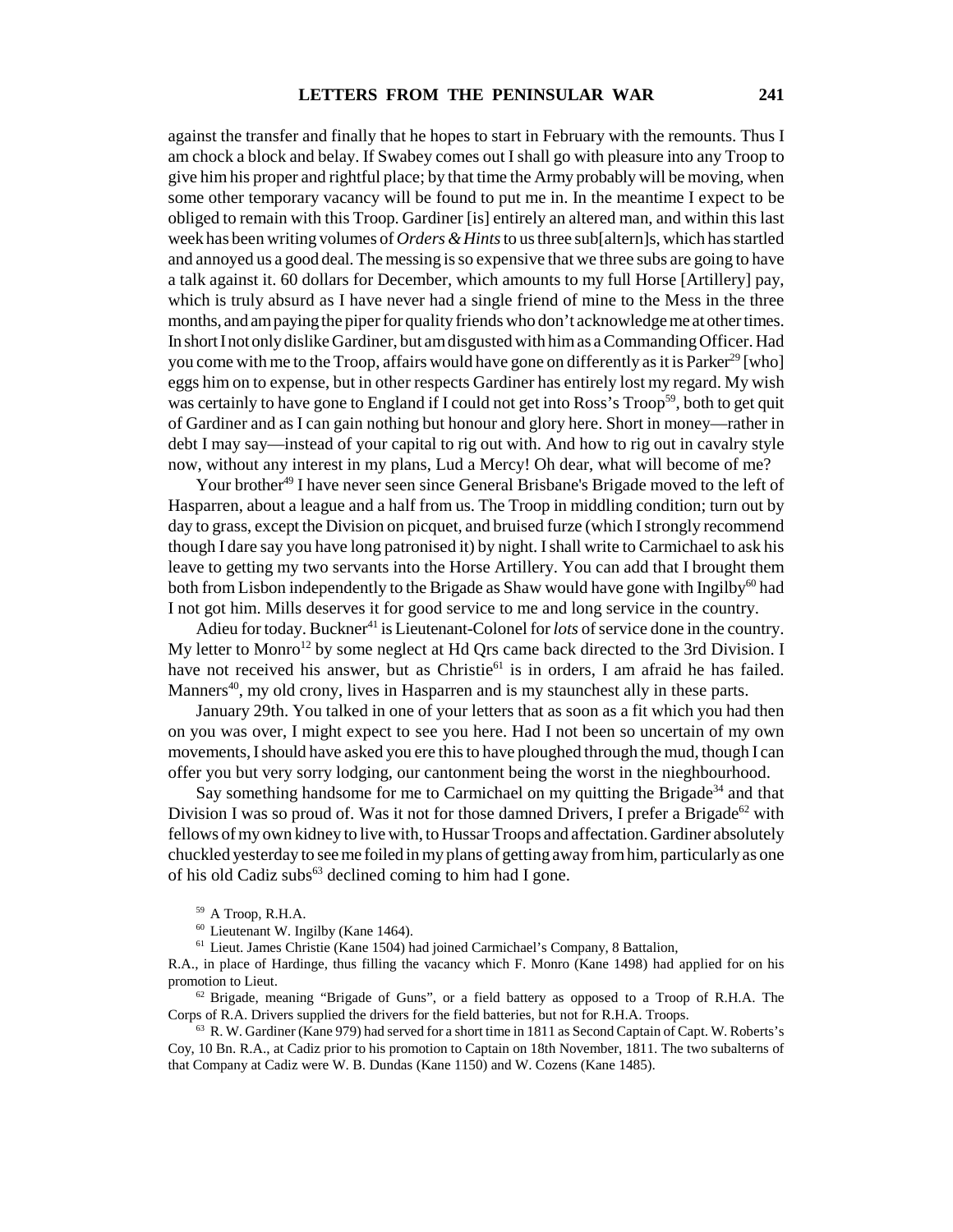I write to Bell<sup>56</sup> today about the transfer of my domestics and also to extract some information from him why Frazer don't answer my letter.

The shave  $64$  here is that the Bourbon standard is going to be hoisted, that it is believed that Schartzenberg is at Dijon or Metz [and] that certainly the Danes broke the armistice, which I think will keep the Crown Prince in that country (Holstein) and deprive the main army of the best General and councils."

In his next letter dated 15 February 1814, Hardinge, described the moves of Hill's corps in the opening phase of Wellington's operations which resulted in the crossing of the River Adour.

"Near Hasparren Feb. 15th 3 p.m.

My dear Dansey,

I got yours and Christie's notes by our orderly, but did not like the idea of crossing the mud no more than you. As I know you expect and as I hold it a bargain between us, I take the earliest opportunity of giving you some idea of Sir Rowland's corps movements yesterday, who generally opens the ball and this I think may be called the opening of the campaign. On the 12th the 2nd and 7th Divisions exchanged places, excepting Maxwell<sup>65</sup> (whom they had however mentioned in the Qr Mr Genl's orders to take the 7th Divisional Artillery cantonments, no such existing) and came near us. Sunday the 13th. E Troop was inspected by Sir Stapleton [Cotton]<sup>66</sup> and met with his praise. The Whigs rode out to the outposts and looked about them. Yesterday at 10 o'clock the Corps advanced—Morillo on the right, General Barnes on his left, Pringle's, Byng's and Hardinge's Brigades along the main road to St. Jean Pied de Port, Col. Keane's Brigade through General Power's by Bonloc and Brisbane's by Bastide. The enemy retired in all directions till they came near St. Estevan and had left Helette and the main road, when the skirmishing became heavy and the two guns of Beane's  $Troop<sup>67</sup>$  under Brereton<sup>68</sup> came into play as also three mountain guns under a Portuguese officer, but with little effect and bad practice. Two squadrons of the 14th [Light Dragoons] moved along the road, but were of no service. The Light Companies were almost the only people that fired a shot. The 3rd Division did not advance above three-quarters of a league, Morillo and the 2nd Division wheeling to the left at Helette and coming into line with the 3rd. The high hill in front of Greciethe they did not defend, but the two nobs (sic) beyond connected by a ridge they retired all their troops to by 3 o'clock, but have retired during the night, and the Corps is this morning moving on St. Palais with little opposition. Our Brigade had no part in the business. We expect to follow them tomorrow. I did not see above two or three dead.

My brother's Brigade<sup>69</sup> was not engaged. I was however ready to  $\lceil d \circ \rceil$  A.D.C. had there been occasion. The enemy were never pressed. We hear the left is to have some boat work, so report says.

Turner<sup>70</sup> relieved Douglas a week ago. His and Maxwell's<sup>65</sup> Brigades made a crawl of it along the main road. Beane<sup>67</sup> is also terribly cut up with his march. We are middling; the Centre Division (mine) has lost 10 horses and mules for farcy which seems as if it would go through the Troop.

<sup>64</sup> Shave. A slang word meaning rumour.

<sup>65</sup> Captain S. Maxwell's Company, 4 Battalion, R.A. (disbanded 1920 as 156 Battery, R.F.A.), manning a 9-pdr. field battery with 2nd Division.

<sup>66</sup> Sir Stapleton Cotton was commanding the cavalry of the Army.

<sup>67</sup> Captain G. Beanes Troop was D Troop, R.H.A.

<sup>68</sup> Lieutenant W. Brereton (Kane 1258) of D Troop, R.H.A\_

<sup>69</sup> Late Ashworth's Portuguese Brigade of the 2nd Division.

 $70$  Captain R. Douglas (Kane 958) of 9 Battalion, PLA., exchanged with Capt. G. Turner (Kane 974) of 3 Battalion, R.A. Captain Turner's (late Captain Douglas's) Company, 9 Battalion, R.A., later became 108 H.A.A. Battery, R.A.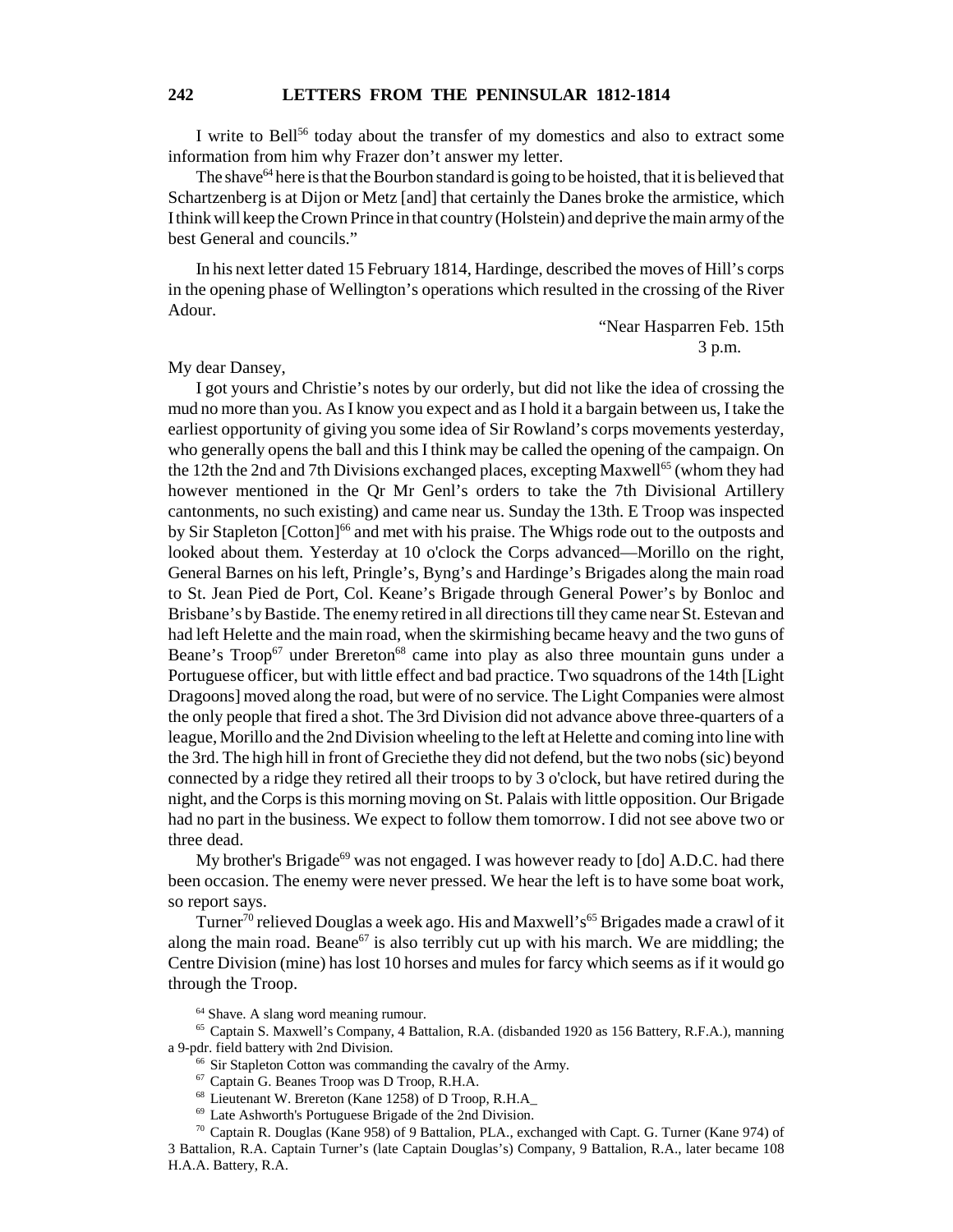We turn out our horses during the day, and bruised furze at night still. I saw a very strong letter from Dickson to my brother<sup>22</sup> offering to do anything that would be most agreeable to me. I of course, as Swabey is coming out, remain here for the present and am all alive to see a little fun. I am posted to Frazer's Troop<sup>71</sup>, as also Ingilby<sup>60</sup>. You should have been with me yesterday on the old mare. My black escaped the spent shots. An officer of the 7th Hussars in my rear talking to Parker got his best mare shot in the knee, on which I fell back, being only an amateur.

The 3rd Division is now in Sir Rowland [Hill'sl Corps. We are all well here. Gardiner and I carry on very well though I did so abuse him to you the other day. Latterly I have found them all very pleasant. In haste Adieu. Remembrances to Car[michael] and Christie.and Medico.

Yours,

## R.H.

I expected the advance would be like that of the 7th October, but it was quite different, the Light Companies feeling their ground slowly, and little running at them. Morillo's fellows skirmish very well."

Though E Troop was not engaged in the fighting of 18 February, Lieutenant Hardinge was present unofficially while visiting his brother Henry, who commanded a Portuguese Infantry Brigade (late Ashworth's), and described the fighting during the crossing of the River Adour as follows:

> "Village of Mauleon. 2nd Division Hd Qtrs. Feby 19th (1814) Half a league from Sauveterre

Dear Dansey,

I wrote to you on 15th after the ball had opened. Yesterday I came up here from the rear, not being able to leave the Troop before, and slept last night with my brother here. This is the last village of Basque. Lots of fowls, etc. Men in white frocks, almost every one talks French. I was perfectly enchanted yesterday to see the troops closing up the enemy to the *tête de pont* at the bridge of Sauveterre. Weather also fine. Peer<sup>72</sup>, Sir Rowland [Hill] and William Stewart<sup>73</sup> were present. On the 15th at 6 p.m. the four Brigades of [the] 2nd Division—Barnes, Byng, Pringle and Hardinge—attacked a wooded hill commanding the road to, and at 2 miles from, St. Palais, and carried it in style. Pringle shot through the body, [but it is] hoped he will recover. Clitherow, Byng's A.D.C., killed, also your friend Fearon<sup>74</sup>, the very best officer of my brother's Brigade. Our loss 150 killed and wounded. Enemy's—lots killed by Beane's<sup>76</sup> 6 and Maxwell's<sup>65</sup> 2 guns, also by the bayonet. Prisoners about 400.

The 16th. Followed up still by 2nd Division. (Le Cor's Division<sup>75</sup> joined;  $57<sup>th</sup>$ and 34th Regiments absent though for clothing<sup>76</sup>). Enemy lost prisoners and retired across the Mauleon stream to the island, half mile broad (Lord knows how long it is). Not much done that day. 17th. The cavalry (13th and 14th Light Dragoons77 is (sic) only up) and 92nd Regiment covered by Beane's guns (who recocked<sup>78</sup> over the enemy and made them run in the sight of  $Peer<sup>72</sup>$  and our troops)

<sup>71</sup> Frazer's Troop was G Troop, R.H.A., in England.

 $72$  The Duke of Wellington.

<sup>73</sup> Commanding 2nd Division.

<sup>74</sup> Captain and Brevet Major Fearon, 31st Regiment, who was a Lieutenant-Colonel in the Portuguese Army, commanding the 6th Cacadores.

 $75$  Major General Le Cor's Portuguese Division of two weak Brigades.

<sup>&</sup>lt;sup>76</sup> These two regiments had been withdrawn to collect new clothing.

<sup>77</sup> Both regiments were in Major General Fane's Cavalry Brigade.

<sup>78</sup> "Recocked"—ricochetted.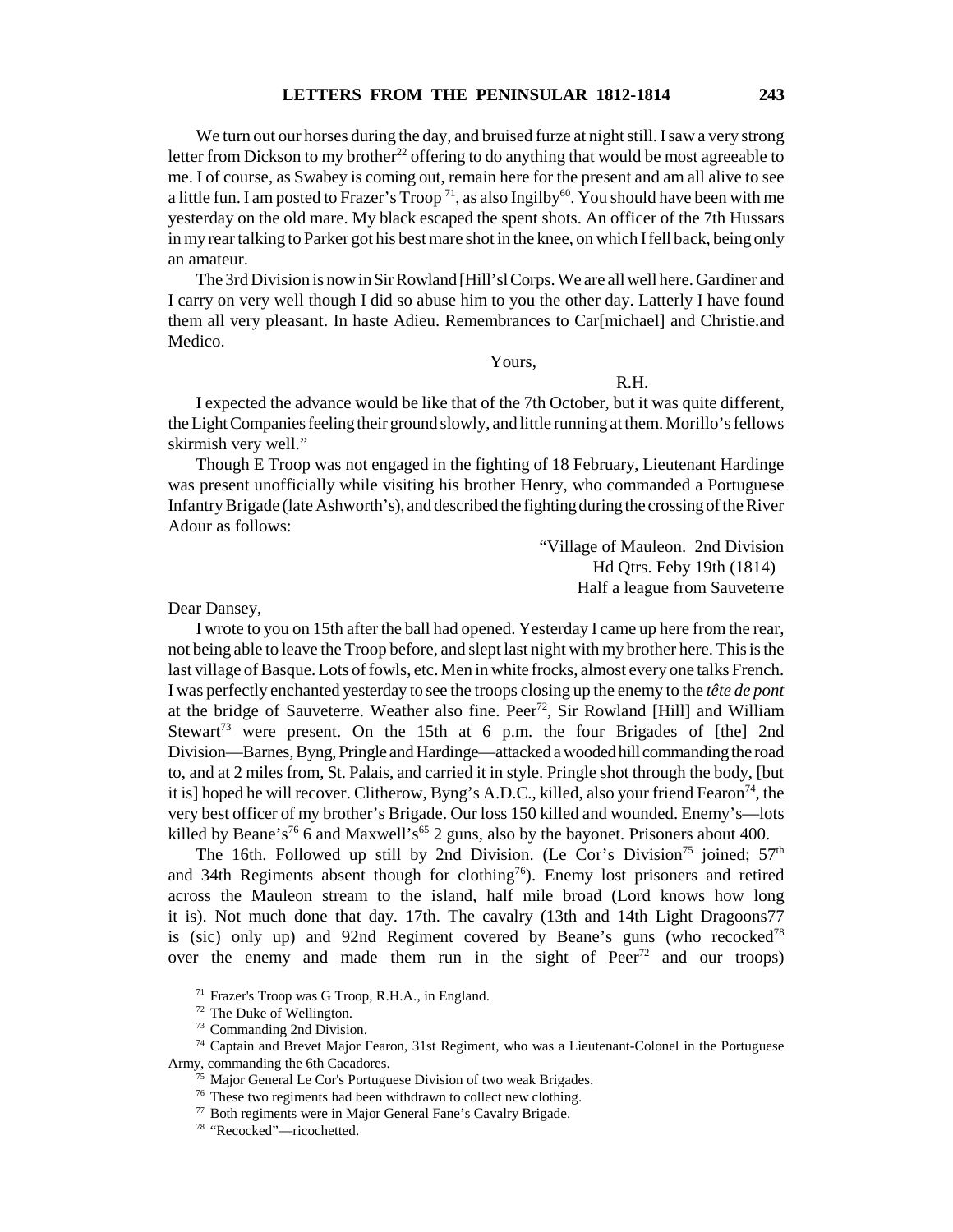crossed at Revorette on to the island and closed up the enemy to their *tête de pont* at Sauveterre. Lieut. Dale, 13th Dragoons, killed. 18th. Skirmishing. A picquethouse of theirs taken close to their *tête de pont* by the 14th Portuguese, but which [the] enemy retook last night. There was a connonade from 6 of their guns behind breastworks on each side of the bridge and 2 of Beane's<sup>67</sup>. 4 or 5 killed on each side. Enemy shows 10 or 12,000 men in and around Sauveterre, and a strong ground. Their bank of the river of Gave d'Oleron commanding us at proper cannon height. E Troop moved yesterday morning to Garis if it could get there; road from Helette to Garis shocking. Maxwell<sup>65</sup> is up. The 3rd Division have hardly fired a shot. Their right was only at St. Palais yesterday. The 2nd Division and Spaniards on right have been wheeling since Helette. Nothing known of general plan to cross Adour.

The Curé dined with us yesterday. The account he gave of forcing conscripts to [illegible] was almost beyond belief. I must get another horse. Am posted in Orders to Frazer's Troop<sup>71</sup> and don't care how soon Swabey comes out to put my dreams in execution.

3rd Division Artillery at Garis. Marshal's<sup>79</sup> Hd Qrts of 6th and 7th Divisions (Corps) at Bastide.

On dit that a 3rd Division [illegible] came up yesterday. Here it is said the [illegible] is gone from their flank. A fat turkey my brother snipped up for 4 francs. Plenty of forage with the advance.

I never wished more for 2 good horses and a gentlemanly rig out, to ride everywhere and see all possible. No news.

P.S.—None of us of E [Troop] saw any of these affairs except I."

The battle of Orthez and the subsequent advance towards Toulouse was described in the next letter as follows:

> "Barcelona [Barcelonne] March 4th 5 leagues from St. Sever 20 leagues from Thoulo [Toulouse]

Dear Dansey,

Your brother and I are both safe and sound after the battle of Orthes. The 88th<sup>80</sup> suffered severely. I have not the time to give you the particulars of the fight, which would require a sheet to describe the business without going into particulars, and as we have been marching, except yesterday, for the last 10 days and tolerably harassed, I prefer making an effort to visit the old Brigade to attempting an account and a sketch.

What you have been doing on the left we have no particulars of. We are therefore equal that far. Green<sup>81</sup> said the other day that Col. Frazer<sup>82</sup> was shot through the thigh; I hope he is doing well. Poor excellent Sympher<sup>83</sup> was killed by cannon shot. Ward<sup>84</sup>, your late sub, shot in the thigh. Parker<sup>85</sup>, Eng[ineerl, killed near Turner's guns. Pitts<sup>86</sup>, Eng[ineerl, killed while speaking to Cole at the end of the business near Hartingues. Lord March shot, it is supposed mortally, through the body. Harding, 10th Hussars, wounded badly in a small charge of cavalry pursuing enemy's rear guard on the 28th. Col. Hood killed and Barnes wounded in the attack of Harispe's [French] Division on the left bank of Adour [on] 2nd March.

 $79$  Marshal Sir William Beresford, who held that rank in the Portuguese Army.

<sup>80</sup> The 88th Regt., in which Capt. G. H. Dansey was serving, lost 268 all ranks killed and wounded in this battle.<br><sup>81</sup> Second Captain W. Greene, R.A. (Kane 1105).

 $82$  Col. Frazer was wounded on 27th February, by a musket ball in the shoulder.

<sup>83</sup> Major Frederick Sympher, King's German Legion Artillery (Beamish 785), commanding 4 Company, Foot Artillery, K.G.L.

<sup>84</sup> Probably Lt. A. Ward (Kane 1428).

<sup>85</sup> Captain Edward Parker, R.E. (Edwards 332).

<sup>86</sup> Second Captain Thomas James Heblethwayte Pitts, PLE. (Edwards 385).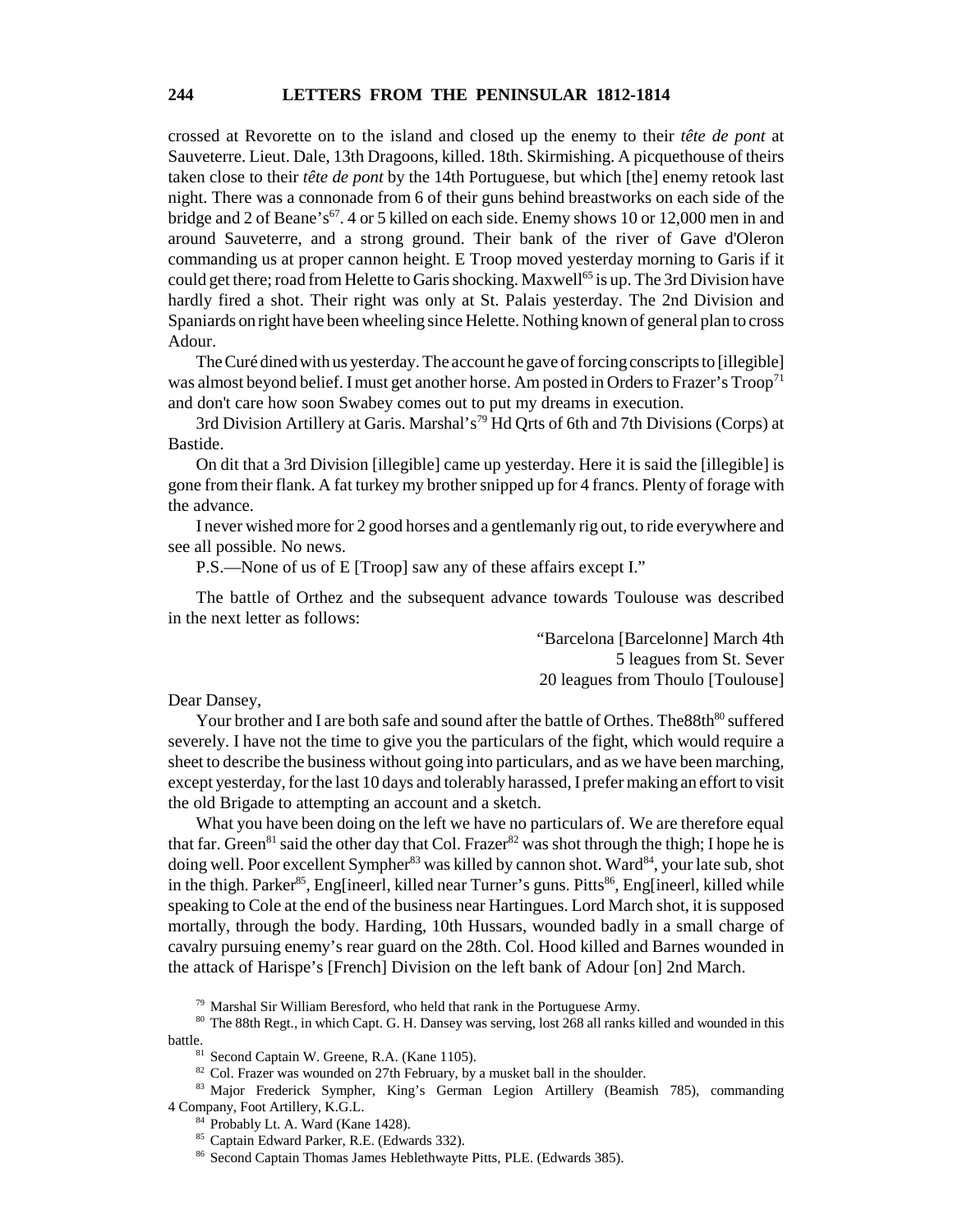Battle of Orthes commenced at 10 o'clock 27th February and lasted till 5 in the evening. 4th Division commenced by attacking the enemy's right, fire [being] taken up successively by the Light, 3rd and 6th Divisions to our right. 7th Division in reserve. Ross's<sup>59</sup> and Gardiner's<sup>88</sup> Troops, Sympher's<sup>83</sup>, Michell's<sup>89</sup> and Turner's<sup>70</sup> Brigades inaction. Maxwell<sup>65</sup> in reserve.. 2nd Division forded the river and came in at the end of the action on our right near Sallespisse. Middling practice made by us at middling distance.

At 11 o'clock their right driven in, at 12 their centre, and at one and a half their left. They fought obstinately to our surprise, egged on by propagated reports of their Emperor having beat the Allies on 3 successive days, and that Soult hoped his Army would emulate their countrymen in the north. Their rear was never well or sharply pressed on 27th, 28th, 1st or 2nd instant, on each of which days we got a division of guns into skirmishing action, as also [on] 26th Feb. and fired 300 rounds on 28th.

Gardiner, we all expect, will get his Lt.-Colonelcy for the affair<sup>90</sup>. 24th Feb.--Our Brigade marched to assemble in front of Sauveterre and assisted in demonstration when they blew up the bridge.

25th Forded the [Gave d'] Oleron and marched two leagues.

26th Marched one and a half [leagues] and forded the [Gave de] Pau.

27th Marched two and a quarter leagues of advance.

28th Three leagues near to St. Sever.

1st Forded Adour. [Marched] 3 leagues to Grenade.

2nd Two leagues to Cazères.

3rd Halt.

4th One and a half [leagues] to Barcelonne.

Part of the 7th Hussars charged well and took 500 prisoners on 28th. We are a long time without papers or a letter of any kind.

> Yours with remembrance, R.H."

On 25 March 1814 Hardinge wrote again describing the fight at Tarbes five days previously and the subsequent advance to the outskirts of Toulouse.

> "Village of St. Lys. 3 leagues from Toulouse March 25th 1814

Dear Dansey,

Your few lines of the 14th I got this morning. Since the Army got into motion on the 18th we have been marching incessantly, latterly with bad roads and bad weather. On the  $20<sup>th</sup>$ we (the Light Division and Hussars) marched 4 leagues to near Tarbes, which Soult had evacuated in the morning, and when we came up with some of his light troops on the hills covering the road to Toulouse by Auch, St. Gaudens and Tournay. After an attack by part of the 95th on a hill (which they went up without firing a shot till at the top) and some ridges carried in good style, the enemy's infantry and artillery stole away, skirmishing in a most surprising style, our people never getting up with them at all. After most of us had bargained for a day at least equal to Orthes, it being only two o'clock when the firing commenced. The 2nd and 3rd Divisions in Tarbes, the Light, 6th and 4th on the road from Rabastens, and lots of Spaniards streaming along in their wake. After a hell of a fatiguing day for

87 Presumably Lieutenant-General. Sir Lowry Cole, commanding 4th Division.

<sup>88</sup> Gardiner's Troop is today E Battery, R.H.A.

<sup>89</sup> Capt. J. Michell's Company, 9 Battalion, R.A., equipped as a field battery. This unit was disbanded in 1906 as 92 Company, R.G.A.

<sup>&</sup>lt;sup>90</sup> Gardiner was appointed Brevet Lieutenant-Colonel on 3rd March, 1814.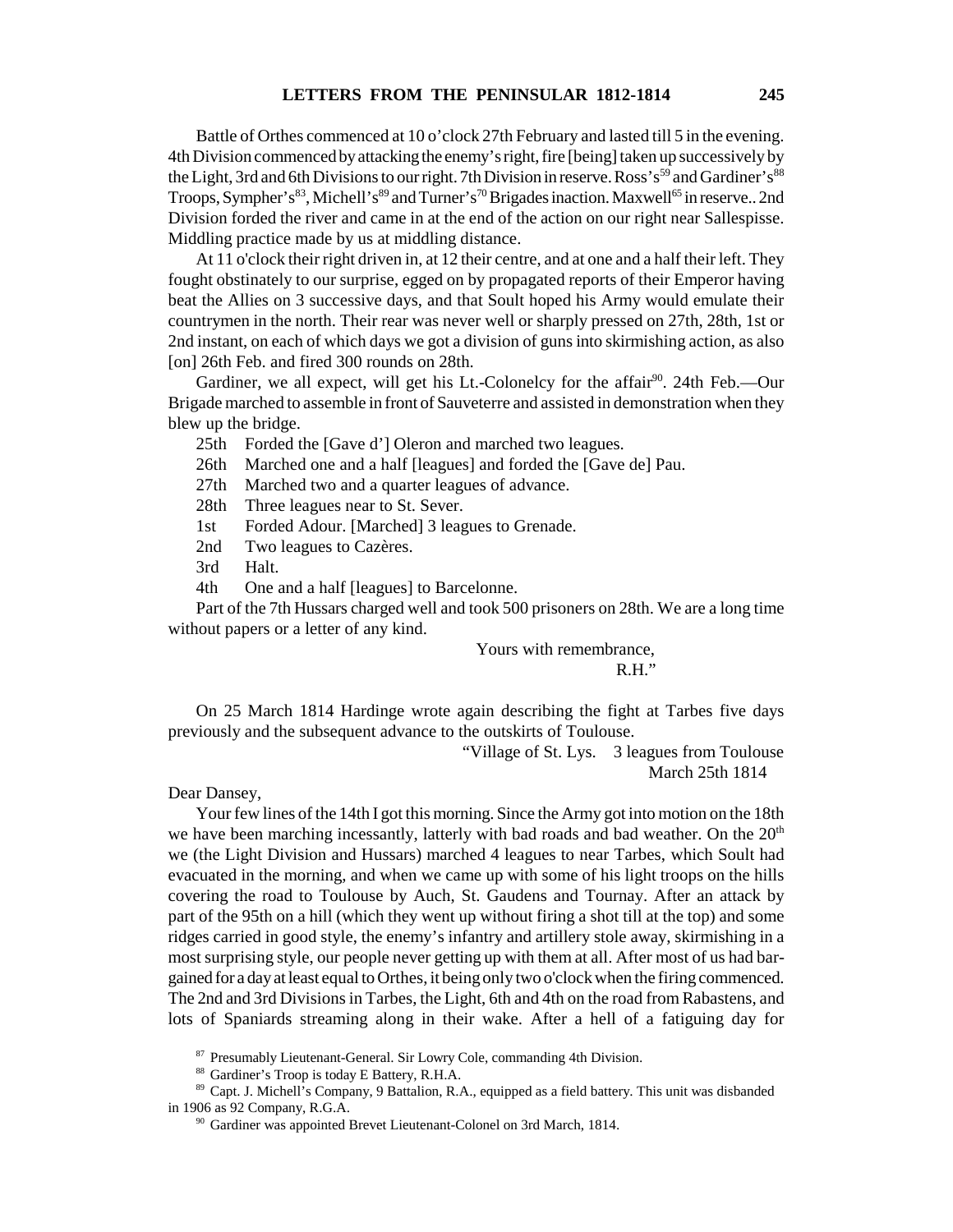## **246 LETTERS FROM THE PENINSULAR 1812-1814**

the other four guns which went with the Light Division (Jenkinson<sup>91</sup> being at Bourdeaux) with a bivouac (near to us) at night, they were glad to get back to the Brigade, with which I had remained with my Duck Gun and Switzer<sup>92</sup> and fired half a dozen long shots and got cover at night, we finished the skirmish of Tarbes and got together again next morning.

The enemy retired *in toto* during the night, since which we have seen nothing of him on our front. The 21st —long march over hills and cross roads; Hussar Brigade and 6th Division head of column, followed by the 4th and Light making the Left Column; 2nd and 3rd the Right [Column]. Where the Spaniards are I don't know.

Enemy retired on the St. Gaudens road at a devil of a pace. My journal says March 18th To Plaisance 4 leagues

|            | $1.1.001$ $0.1.1$ $0.01.1$ $0.1.001$ $0.001$ $0.001$ $0.001$ $0.001$ |  |
|------------|----------------------------------------------------------------------|--|
| March 19th | ditto                                                                |  |
| March 20th | Village $5\frac{1}{2}$                                               |  |
| March 21st | ditto                                                                |  |
| March 22nd | <b>Ternies</b><br>ditto                                              |  |
| March 23rd | L'isle an Doudon 4 leagues. Heavy road                               |  |
| March 24th | 4 leagues. Very heavy<br>Village                                     |  |
| March 25th | 2 leagues. Good road<br>St. Lys                                      |  |
|            |                                                                      |  |

[The dates 22nd to 25th are bracketted with the comment—"wet weather".]

Rumour says the people of Toulouse expect us with impatience and that they won't allow Soult to blow up the bridge, which is one of the finest in Europe. Our reception has been very good on our route, and Hd Qrts information [is] supposed to be very correct at present. Affairs wear a good aspect.

So you are not going to have any broken heads at Bayonne you think. This I am certain of—that orders were sent on the 8th in good earnest, but whether they may have been recalled I don't know, and most people here expect to hear of the batteries at work soon, as we understood all your horses of the Light were to be employed *without appeal* for mercy or pity—both Horse and Foot.

I have not seen your brother [for] some time. The 3rd Division lost 200 men in attacking Vic de Bigorre on the 19th, but the loss was amongst Colonel Keane's Brigade, chiefly by cannon shot. Poor ill-fated Ward<sup>93</sup> had his heel and ancle [sic] carried away. I have not heard how he is going on. No papers, no letters since 23rd February.

On dit that old Graham and (the) Alicant army are coming to us, when the Beau<sup>94</sup> will be able to cut a figure.

We don't know whether Swabey<sup>95</sup> is on his way to join us or not. Dickson has given me leave on his joining the Troop to go and do Amateur with my brother with whom I shall not, I think, remain long, but shall either go home or be put into Ross's Troop, as I am tired of a visiting life.

Tell Christie<sup>61</sup> Old Benbow Bentham<sup>96</sup> never writes to me. Best regards to the

<sup>91</sup> Second Captain and Brevet Major G. Jenkinson (Kane 1032) was for the time being in command of A Troop, R.H.A., during the absence of Captain and Brevet Major H. D. Ross. A Troop was normally in support of the Light Division, but in its absence, E. Troop (less Hardinge's Division (i.e. Section) worked with the Light Div. Hardinges Section remained this day in support of the Hussar Brigade.

 $92$  Duck Gun and Switzer—probably a slang term for the Section consisting of a long 6-pdr and a howitzer.

 $93$  Lieutenant A. Ward (Kane 1428), who lost a leg as a result of this wound.

<sup>94</sup> The Duke of Wellington.

<sup>95</sup> Lieutenant Swabey rejoined E Troop, R.H.A., from England on 1st April, 1814, and Hardinge, who had being doing duty in his vacancy, was therefore free to return to England to join G Troop, to which he had been posted. But before doing so he was given leave to attach himself unofficially to his brother.

<sup>96</sup> Perhaps Second Captain William Bentham (Kane 1133).